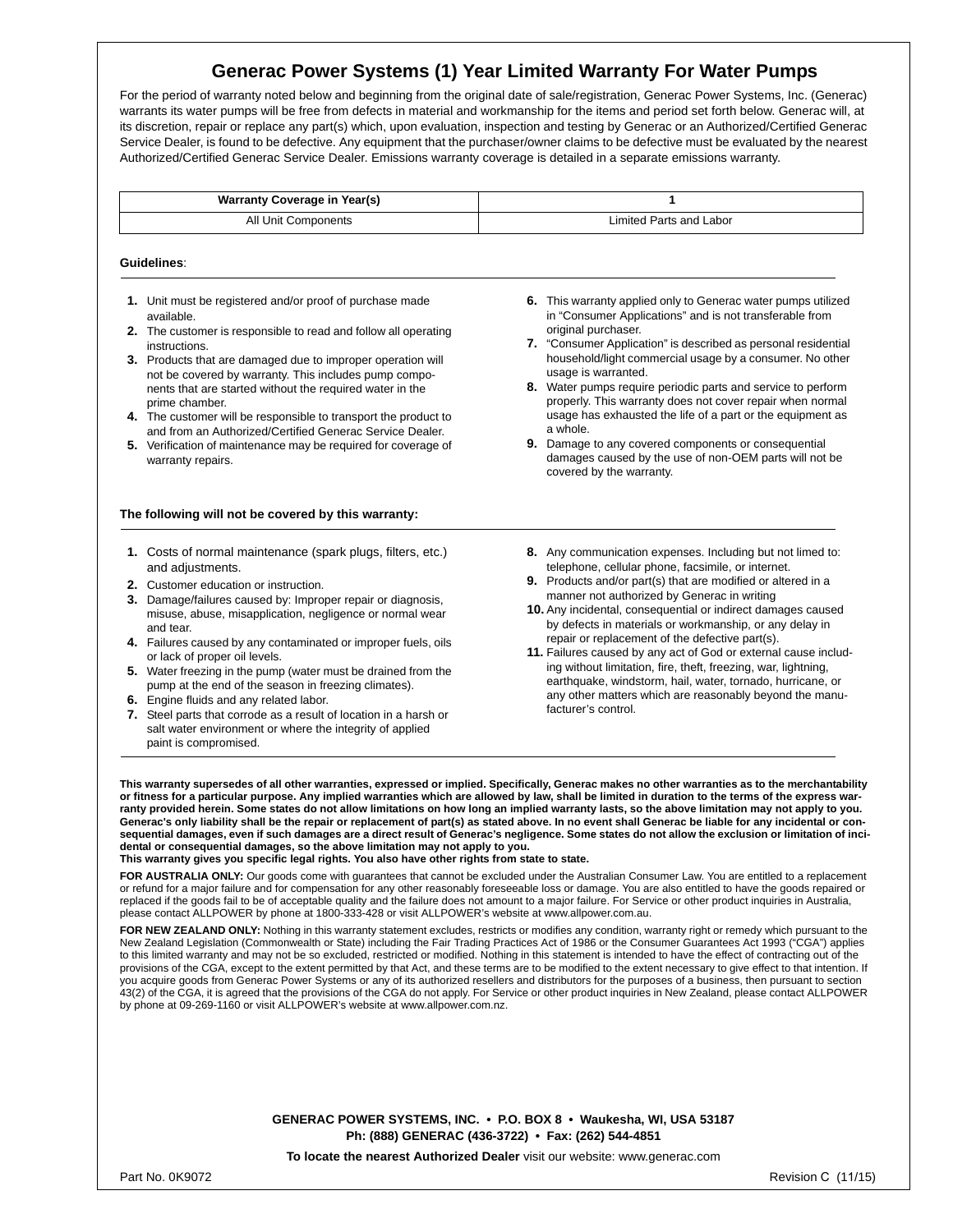## **Garantía limitada de un (1) año de Generac Power Systems para las bombas de agua**

Durante el período de garantía indicado abajo desde la fecha de la venta/registro, Generac Power Systems, Inc. (Generac) garantiza que sus bombas de agua estará libre de defectos de material y mano de obra para los ítems y el período indicados a continuación. Generac, a su discreción, reparará o sustituirá cualquier pieza o piezas que, por medio de la evaluación, inspección y prueba efectuada por Generac o un concesionario de servicio autorizado/certificado de Generac, se determine que es o son defectuosa(s). Todo equipo que el comprador o propietario reclame como defectuoso debe ser evaluado por el concesionario de servicio autorizado/certificado de Generac más cercano. La cobertura de la garantía de emisiones se detalla por separado en una garantía de emisiones.

| Cobertura de la garantía en el o los año(s) |                                      |
|---------------------------------------------|--------------------------------------|
| Todos los componentes de la unidad          | Limitada sobre piezas y mano de obra |

### **Directrices**:

- **1.** La unidad debe estar registrada y/o tener prueba de compra disponible.
- **2.** El cliente es responsable de leer y respetar todas las instrucciones de operación.
- **3.** Los productos que se dañen debido a operación incorrecta no serán cubiertos por la garantía. Esto incluye los componentes de la bomba que sean puestos en marcha sin la cantidad de agua requerida en la cámara de cebado.
- **4.** El cliente será responsable de transportar el producto al y desde un concesionario de servicio autorizado/certificado de Generac.
- **5.** Puede requerirse la verificación del mantenimiento para la cobertura de la garantía.

### **Lo siguiente no será cubierto por esta garantía:**

- **1.** Los costes de mantenimiento normal (bujías, filtros, etc.) y ajustes.
- **2.** Educación/instrucción del cliente.
- **3.** Daños/fallos causados por: Reparación o diagnóstico incorrectos, uso indebido, abuso, aplicación incorrecta, negligencia, desgaste y rotura normales.
- **4.** Fallos causados por cualquier combustible o aceite contaminado o incorrecto o por falta de los niveles de aceite apropiados.
- **5.** Congelamiento de agua en la bomba (el agua se debe vaciar de la bomba al finalizar la estación en climas de congelamiento).
- **6.** Fluidos del motor y mano de obra relacionada.
- **7.** Los piezas de acero que se corroen debido a ubicación en un entorno agresivo o con agua salada, o donde esté comprometida la integridad de la pintura aplicada.
- **6.** Esta garantía se aplica solamente a las bombas de agua de Generac utilizados en "Aplicaciones para consumidores" y no puede ser transferida por el comprador original.
- **7.** "Aplicación para consumidores" se describe como uso personal residencial/comercial ligero por un consumidor. Ningún otro uso está garantizado.
- **8.** Las bombas de agua requieren piezas y mantenimiento en forma periódica para desempeñarse adecuadamente. Esta garantía no cubre las reparaciones cuando el uso normal ha agotado la vida útil de una pieza.
- **9.** Los daños a cualquier componente cubierto o los daños emergentes causados por el uso de una pieza que no sea OEM no estarán cubiertos por la garantía.
- **8.** Todos los gastos de comunicaciones. Que incluyen pero no están limitados a: teléfono, teléfono celular, facsímil o Internet.
- **9.** Los productos y/o piezas que sean modificados o alterados en forma no autorizada por Generac por escrito
- **10.** Todos los daños accesorios, emergentes o indirectos causados por defectos en los materiales o mano de obra o toda demora en la reparación o sustitución de la(s) pieza(s) defectuosa(s).
- **11.** Los fallos causados por cualquier acto de fuerza mayor o causa externa, que incluyen, sin limitaciones, incendio, robo, congelamiento, guerra, rayos, terremoto, tormenta de viento, granizo, agua, tornado, huracán, o cualesquiera otros asuntos que estén fuera del control razonable del fabricante.

**Esta garantía sustituye cualquier otra garantía, expresa o implícita. Específicamente, Generac no extiende ninguna otra garantía acerca de la comercialización o aptitud para un propósito en particular. La duración de todas las garantías implícitas permitidas por la ley estará limitada a las condiciones de la garantía expresa estipulada en la presente. Algunos estados no permiten limitaciones de la duración de una garantía implícita; por lo tanto, la limitación precedente puede no aplicarse a usted.** 

**La única responsabilidad de Generac será reparar o sustituir la(s) pieza(s) como se estipuló precedentemente. Generac no será responsable en ningún caso por ningún daño accesorio o emergente, aun cuando tal daño sea resultado directo de la negligencia de Generac. Algunos estados no permiten la exclusión o limitación de daños accesorios o emergentes, de manera que la limitación precedente puede no aplicarse a usted. Esta garantía le otorga derechos legales específicos. Usted también tiene otros derechos que varían en diferentes estados.** 

**SOLO PARA AUSTRALIA:** Nuestros productos se entregan con garantías que no pueden ser excluidas según la Australian Consumer Law (Ley australiana de consumidores). Usted tiene derecho a sustitución o reembolso por un fallo mayor y a compensación por cualquier otra pérdida o daño razonable previsible. Usted también tiene derecho a que los bienes sean reparados o sustituidos si los bienes no son de calidad aceptable y la falla no llega a ser un fallo mayor. Para consultas sobre servicio u otros productos en Australia, comuníquese con ALLPOWER por teléfono al 1800-333-428 o visite el sitio Web de ALLPOWER en www.ALLPOWER.com.au.

**SOLO PARA NUEVA ZELANDA:** Nada de esta declaración de garantía excluye, restringe o modifica ninguna condición, derecho de garantía o solución que, conforme a la legislación de Nueva Zelanda (Comunidad o Estado), incluso la Fair Trading Practices Act (Ley de transacciones comerciales justas) de 1986 o la Consumer Guarantees Act (Ley de garantías de los consumidores, "CGA") de 1993, se aplique a esta garantía limitada y por lo tanto no puede ser sometida a exclusiones, restricciones o modificaciones. Nada de esta declaración tiene el propósito de tener efecto de contratar fuera de las previsiones de la CGA, excepto con el alcance permitido por la ley y estos términos se deben modificar con el alcance necesario para hacer efectiva esta intención. Si adquiere bienes de Generac Power Systems o alguno de sus revendedores y distribuidores autorizados con propósitos comerciales, entonces, conforme a la sección 43(2) de la CGA, se acuerda que no se aplican las previsiones de la CGA. Para consultas sobre servicio u otros productos en Nueva Zelanda, comuníquese con ALLPOWER por teléfono al 09-269-1160 o visite el sitio Web de ALLPOWER en www.ALLPOWER.com.nz.

> **GENERAC POWER SYSTEMS, INC. • P.O. BOX 8 • Waukesha, WI 53187, EE. UU. Tel.: (888) GENERAC (436-3722) • Fax: (262) 544-4851**

**Para ubicar el Concesionario autorizado más cercano,** visite nuestro sitio Web: www.generac.com

Número de pieza 0K9072 Revisión C (15/11)